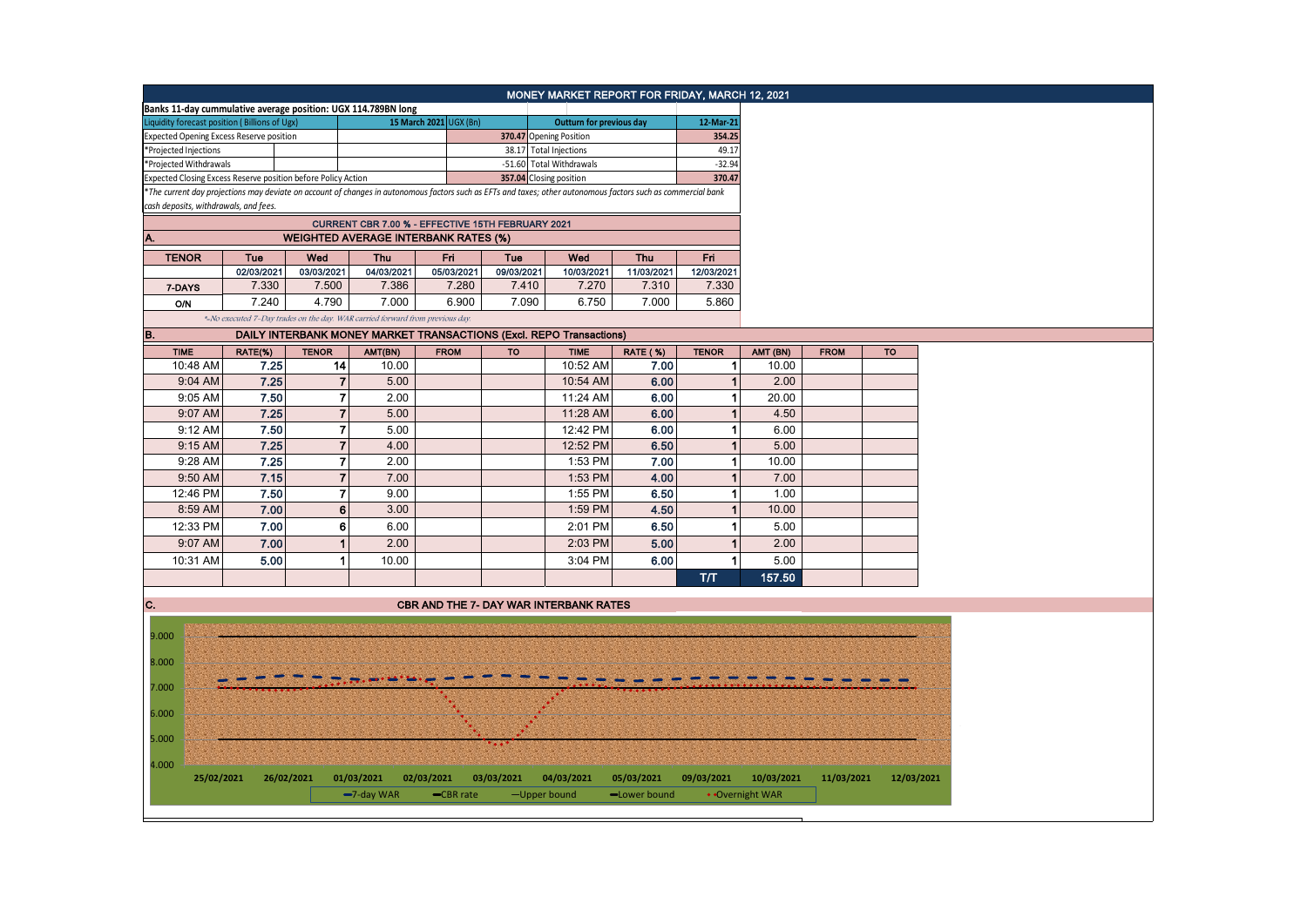| D.<br><b>MONETARY POLICY OPERATIONS MATURITIES PROFILE: (11 MAR 2021 - 22 APR 2021)</b> |                                     |                          |                          |                          |                            |                                                |                  |                |              |                |  |
|-----------------------------------------------------------------------------------------|-------------------------------------|--------------------------|--------------------------|--------------------------|----------------------------|------------------------------------------------|------------------|----------------|--------------|----------------|--|
| <b>DATE</b>                                                                             | <b>THUR</b>                         | <b>THUR</b>              | <b>THUR</b>              | <b>THUR</b>              | <b>THUR</b>                | <b>TOTAL</b>                                   |                  |                |              |                |  |
|                                                                                         | 18-Mar-21                           | 25-Mar-21                | 01-Apr-21                | 15-Apr-21                | 22-Apr-21                  |                                                |                  |                |              |                |  |
| <b>REPO</b>                                                                             | 886.19                              | $\overline{\phantom{a}}$ | $\overline{\phantom{a}}$ |                          |                            | 886.19                                         |                  |                |              |                |  |
| <b>REV REPO</b>                                                                         |                                     | $\overline{\phantom{a}}$ | $\overline{\phantom{a}}$ | $\overline{\phantom{a}}$ |                            |                                                |                  |                |              |                |  |
| <b>DEPO AUCT</b>                                                                        | 137.25                              | 114.40                   | 32.22                    | 62.10                    | 109.60                     | 455.57                                         |                  |                |              |                |  |
| <b>TOTALS</b>                                                                           | 1.023.44                            | 114.40                   | 32.22                    | 62.10                    | 109.60                     | 1.341.76                                       |                  |                |              |                |  |
| Total O/S Deposit Auction balances held by BOU up to 29 APRIL 2021: UGX 515 BN          |                                     |                          |                          |                          |                            |                                                |                  |                |              |                |  |
| Total O/S Repo, Reverse Repo & Deposit Auction balances held by BOU: UGX 1.400 BN       |                                     |                          |                          |                          |                            |                                                |                  |                |              |                |  |
| (Ei) STOCK OF TREASURY SECURITIES                                                       |                                     |                          |                          |                          | Eii)                       | <b>MONETARY POLICY MARKET OPERATIONS</b>       |                  |                |              |                |  |
|                                                                                         | LAST TBIILS ISSUE DATE: 11-MAR-2021 |                          |                          |                          |                            | (VERTICAL REPOS, REV-REPOS & DEPOSIT AUCTIONS) |                  |                |              |                |  |
| On-the-run O/S T-BILL STOCKs (Bns-UGX)                                                  |                                     |                          | 6,010.41                 | 15/03/2021               | OMO                        | <b>ISSUE DATE</b>                              | <b>AMOUNT</b>    | <b>WAR</b>     | <b>RANGE</b> | <b>TENOR</b>   |  |
| On-the-run O/S T-BONDSTOCKs(Bns-UGX)                                                    |                                     |                          | 18,153.34                | 15/03/2021 DAUT          |                            | $28 - Jan$                                     | 54.47            | 7.593          |              | 56             |  |
| TOTAL TBILL & TBOND STOCK- UGX                                                          |                                     |                          | 24, 163. 75              |                          | <b>REPO</b>                | 01-Feb                                         | 389.00           | 7.000          |              |                |  |
| O/S=Outstanding                                                                         |                                     |                          |                          |                          | <b>REPO</b>                | $03$ -Feb                                      | 208.00           | 7.000          |              |                |  |
| <b>MATURITY</b>                                                                         | <b>TOTAL STOCK YTM (%)</b>          |                          | <b>CHANGE IN</b>         |                          | <b>REPO</b>                | 04-Feb                                         | 763.00           | 7.000          |              |                |  |
|                                                                                         | (BN UGX)                            | AT CUT OFF*              | $\Upsilon$ TM $(+/-)$    |                          | <b>DAUT</b>                | 04-Feb                                         | 8.95             | 7.325          |              | 28             |  |
| 91                                                                                      | 83.26                               | 6.990                    | $-0.358$                 |                          | <b>REPO</b>                | 11-Feb                                         | 679.50           | 7.000          |              |                |  |
| 182                                                                                     | 436.02                              | 10.300                   | $-0.200$                 |                          | <b>REPO</b>                | $17$ -Feb                                      | 313.50           | 7.000          |              |                |  |
| 364                                                                                     | 5,491.14                            | 11.847                   | $-0.293$                 |                          | <b>REPO</b>                | $18$ -Feb                                      | 601.00           | 7.000          |              |                |  |
| 2YR                                                                                     |                                     | 13.550                   | $-1.700$                 |                          | <b>DAUT</b>                | 18-Feb                                         | 34.95            | 7.324          |              | 28             |  |
| 3YR                                                                                     |                                     | 15.750                   | 0.250                    |                          | DAUT                       | 18-Feb                                         | 61.39            | 7.589          |              | 56             |  |
| 5YR                                                                                     | 1,871.05                            | 16.500                   | 1.600                    |                          | <b>REPO</b>                | 23-Feb                                         | 136.50           | 7.000          |              | 2              |  |
| <b>10YR</b>                                                                             | 8,332.54                            | 16,000                   | $-0.150$                 |                          | <b>REPO</b>                | 25-Feb                                         | 354.50           | 7.000          |              |                |  |
| 15YR                                                                                    | 6,932.04                            | 16.100                   | $-0.400$                 |                          | <b>DAUT</b>                | 25-Feb                                         | 58.97            | 7.303          |              | 28             |  |
| <b>20YR</b>                                                                             | 1,017.70                            | 16.990                   | $-0.510$                 |                          | <b>DAUT</b>                | 25-Feb                                         | 108.34           | 7.576          |              | 56             |  |
| Cut OFF is the lowest price/ highest yield that satisfies the auction awarded amount.   |                                     |                          |                          |                          | <b>REPO</b>                | 26-Feb                                         | 316.00           | 7.000          |              | 6              |  |
|                                                                                         |                                     |                          |                          |                          | <b>REPO</b>                | 02-Mar                                         | 252.00           | 7.000          |              | $\overline{2}$ |  |
|                                                                                         |                                     |                          |                          |                          | <b>DAUT</b>                | 04-Mar                                         | 32.04            | 7.305          |              | 28             |  |
|                                                                                         |                                     |                          |                          |                          | DAUT                       | 04-Mar                                         | 58.42            | 7.585          |              | 56             |  |
|                                                                                         |                                     |                          |                          |                          | <b>REPO</b>                | 04-Mar                                         | 1,012.00         | 7.000          |              |                |  |
|                                                                                         |                                     |                          |                          |                          | <b>REPO</b><br><b>REPO</b> | 05-Mar<br>11-Mar                               | 128.00<br>885.00 | 7.000<br>7.000 |              | 6              |  |
|                                                                                         |                                     |                          |                          |                          |                            | WAR-Weighted Average Rate                      |                  |                |              |                |  |